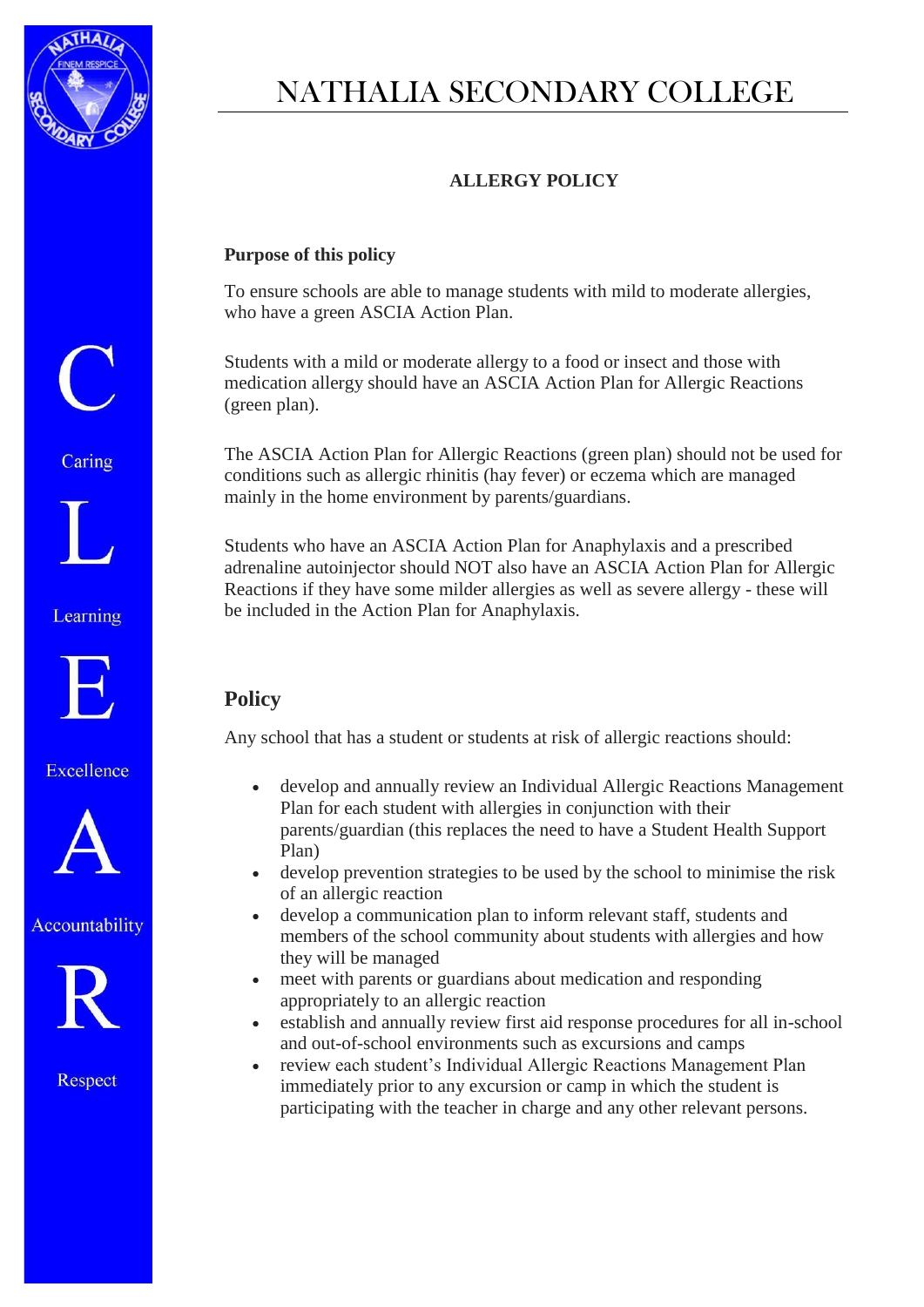

Although children with a ASCIA Action Plan for Allergic Reactions (green) plan are assessed as being at less risk for anaphylaxis it is important to note that anaphylaxis can occur in any child with food/insect allergy at any time. General use adrenaline autoinjectors held by the school should be administered in the event of anaphylaxis occurring in these children.

### **Guidelines**

The Department has produced Guidelines for Managing Anaphylaxis in all Victorian Schools see: Department resources below.

All staff should read this document. Some of the information in the Guidelines, such as: 'Signs and Symptoms', 'Duty of Care' and the 'Role of the Parent' will also assist schools to manage mild to moderate allergic reactions.

### **Definition**

An Allergy occurs when a person's immune system reacts to substances in the environment that are harmless for most people. These substances are known as allergens and are found in foods, insects, some medicines, house dust mites, pets, and pollen.

This policy applies to a student with a diagnosed food, insect or medication allergy who has a mild to moderate allergic reaction to an allergen.A student with a known food or insect sting allergy who has had a previous severe reaction is usually diagnosed as being at risk of having a severe allergic reaction (anaphylaxis). See Related policies, Anaphylaxis.

Children with allergies who are not considered to have anaphylaxis should be provided with an ASCIA Action Plan for Allergic Reactions (green plan).

Children with concomitant food allergy and significant asthma are at increased risk for more severe allergic reactions. Where a child with food allergy has active asthma (wheeze or cough with exertion or at night requiring regular treatment with a bronchodilator) it is imperative that this is identified and managed accordingly.

Common allergens include:

- peanuts
- tree nuts such as cashews
- eggs
- cow's milk
- wheat
- soy
- fish and shellfish

Caring



Learning



Excellence



Accountability



Respect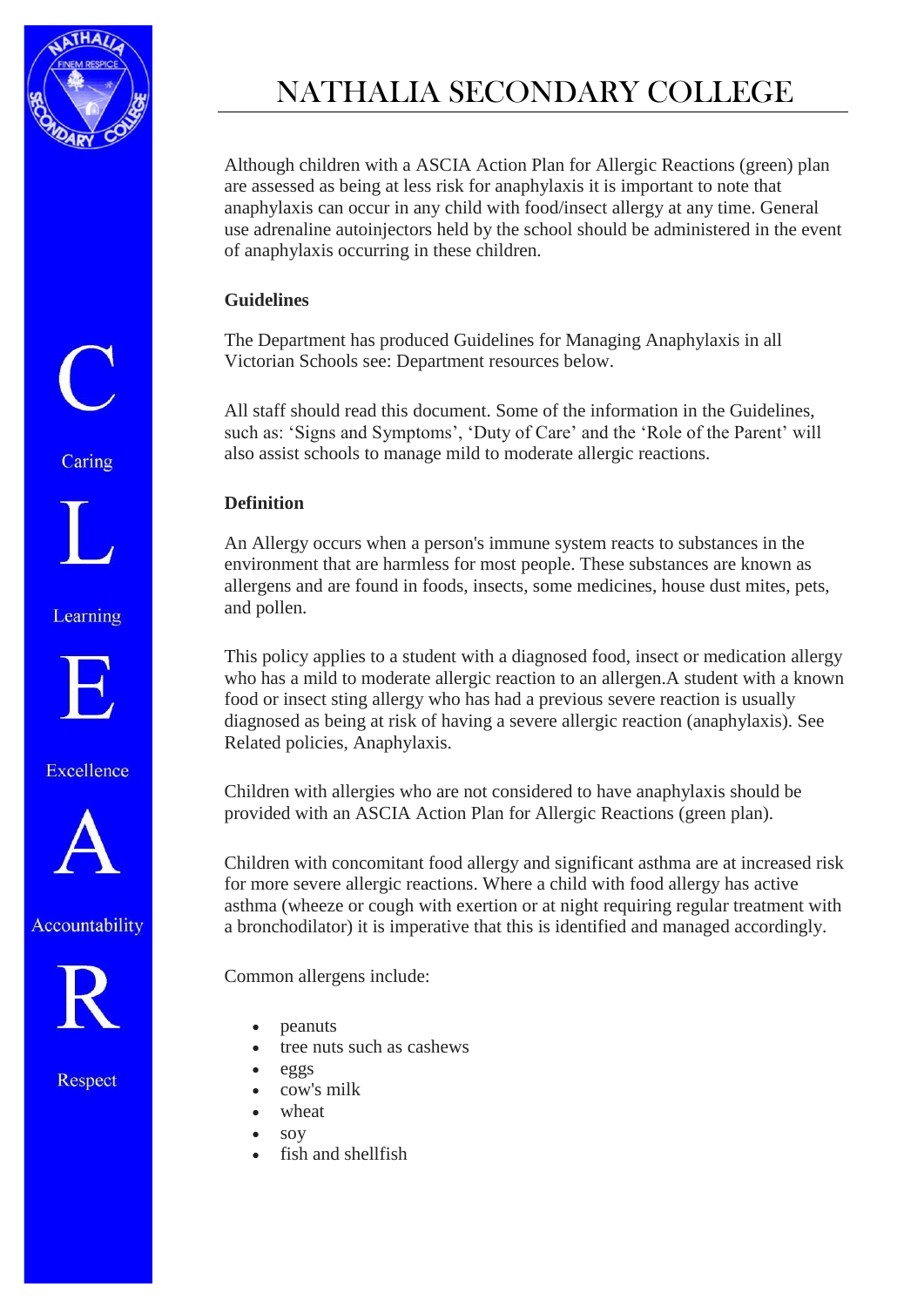

- sesame
- insect stings and bites
- medications.

Signs of a mild to moderate allergic reaction include:

- hives or welts
- swelling of the lips, face and eyes
- tingling mouth.

Children with allergies may still progress to having a severe reaction or anaphylaxis. As this cannot be predicted, children with mild to moderate allergic reactions should be monitored carefully after any reaction.

Signs of anaphylaxis (severe allergic reaction) include **any one** of the following:

- difficult/noisy breathing
- swelling of tongue
- swelling/tightness in throat
- difficulty talking and/or hoarse voice
- wheeze or persistent cough
- persistent dizziness or collapse
- pale and floppy (young children)
- abdominal pain and/or vomiting (these are signs of a severe allergic reaction to insects).

Mild to moderate allergic reactions (such as hives or swelling) may not always occur before anaphylaxis.

If a student appears to be having a severe allergic reaction, but has not been previously diagnosed with an allergy or being at risk of anaphylaxis, the school staff should follow the school's anaphylaxis first aid procedures and administer an adrenaline autoinjector for general use.

#### **Strategies**

Students diagnosed with food, insect or medication allergies should be given an ASCIA Action Plan for Allergic Reactions (green) by their medical practitioner. Schools need to develop an Individual Allergic Reaction Management Plan for these students.

This table describes how schools manage students with an allergy.

Caring

Learning







Accountability



Respect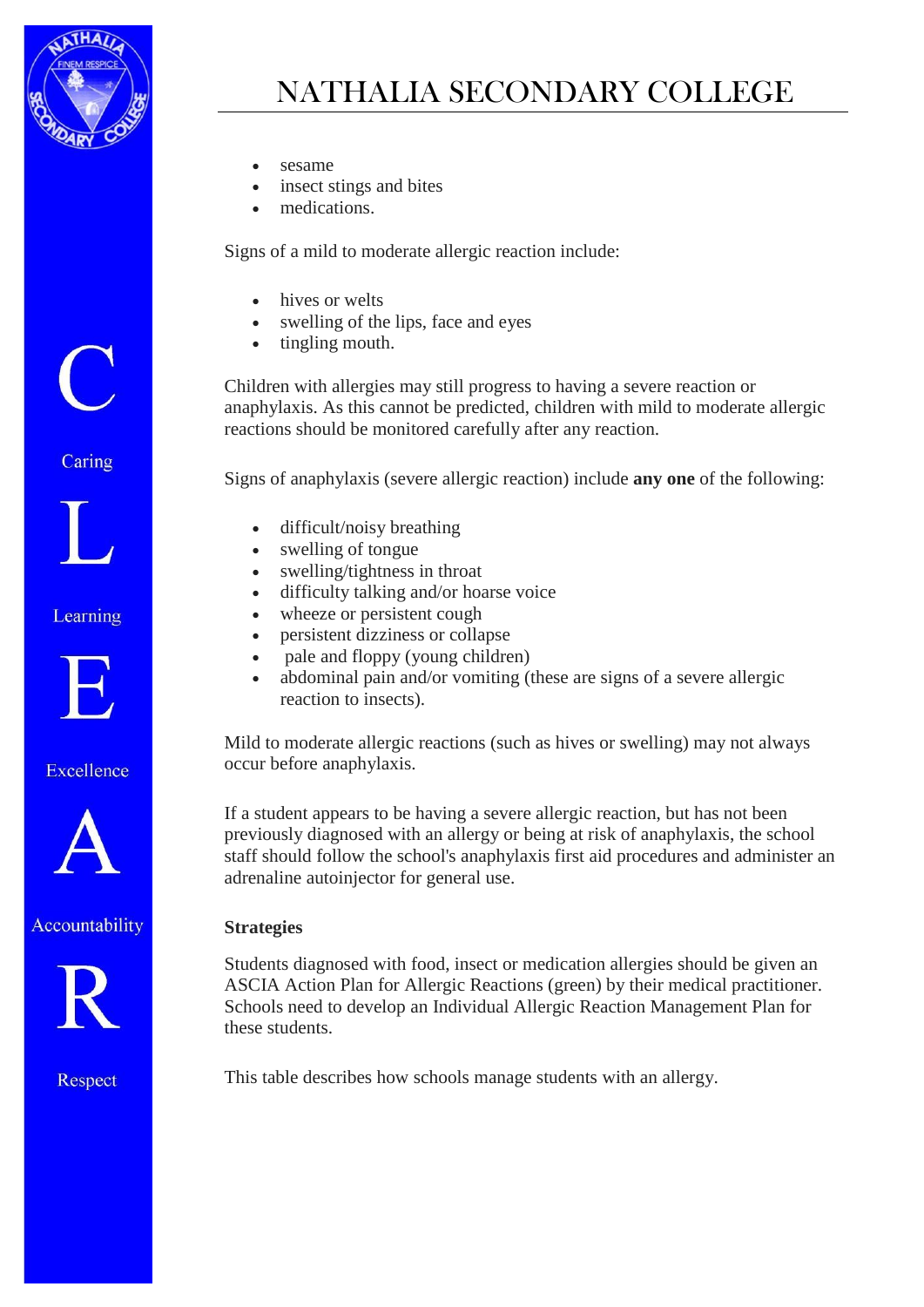

## NATHALIA SECONDARY COLLEGE

|                               | <b>Strategy</b>                                                   | <b>Description</b>                                                                                                                                                                                                                                                                                                                                                                                                         |
|-------------------------------|-------------------------------------------------------------------|----------------------------------------------------------------------------------------------------------------------------------------------------------------------------------------------------------------------------------------------------------------------------------------------------------------------------------------------------------------------------------------------------------------------------|
|                               | <b>ASCIA Action Plan for</b><br><b>Allergic Reactions</b>         | An ASCIA Action Plan for Allergic Reactions (green plan)<br>should be completed by the student's medical practitioner and<br>a colour copy provided to the school by the student's parents<br>or guardians.<br>The ASCIA Action Plan for Allergic Reactions (green plan)                                                                                                                                                   |
| $\cup$                        |                                                                   | outlines the student's known mild to moderate food, insect or<br>medication allergies and the emergency procedures to be<br>taken in the event of an allergic reaction.                                                                                                                                                                                                                                                    |
| Caring                        | <b>Individual Allergic</b><br><b>Reactions Management</b><br>Plan | An Individual Allergic Reactions Management Plan for each<br>student with a diagnosed food, insect or medication allergy,<br>should be developed in consultation with the student's parents<br>or guardians.                                                                                                                                                                                                               |
|                               |                                                                   | These plans include the ASCIA Action Plan for Allergic<br>Reactions (green plan).                                                                                                                                                                                                                                                                                                                                          |
| Learning<br>ABJ<br>Excellence |                                                                   | The plan must also include strategies to prevent exposure to<br>the student's known allergens. If parents indicate their child<br>has an allergy but do not have an ASCIA Action Plan for<br>Allergic Reactions (green plan), the school may consider<br>developing a Student Health Support Plan in place of an<br>Individual Allergic Reactions Management Plan. See Related<br>policies, Health Support Planning Forms. |
|                               | <b>Prevention strategies</b>                                      | The Individual Allergic Reactions Management Plan that the<br>school completes in consultation with the parent/guardian<br>must include prevention strategies used by the school to<br>minimise the risk of exposure to known food, insect and<br>medication allergens.                                                                                                                                                    |
| Accountability<br>R           | <b>Communication Plan</b>                                         | A communication plan developed by the school, which<br>includes a student display photo, provides information to all<br>school staff, students and parents about the school's response<br>to students with a confirmed food, insect or medication<br>allergy                                                                                                                                                               |
| Respect                       | <b>Emergency response</b>                                         | Procedures which each school develops for emergency<br>responses to allergic reactions for all in-school and out-of-<br>school activities, including for school camps.                                                                                                                                                                                                                                                     |
|                               | <b>Staff response</b>                                             | All school staff with a duty of care responsibility for the<br>wellbeing of students with confirmed allergy need to<br>recognise and respond to an allergic reaction. They should be                                                                                                                                                                                                                                       |